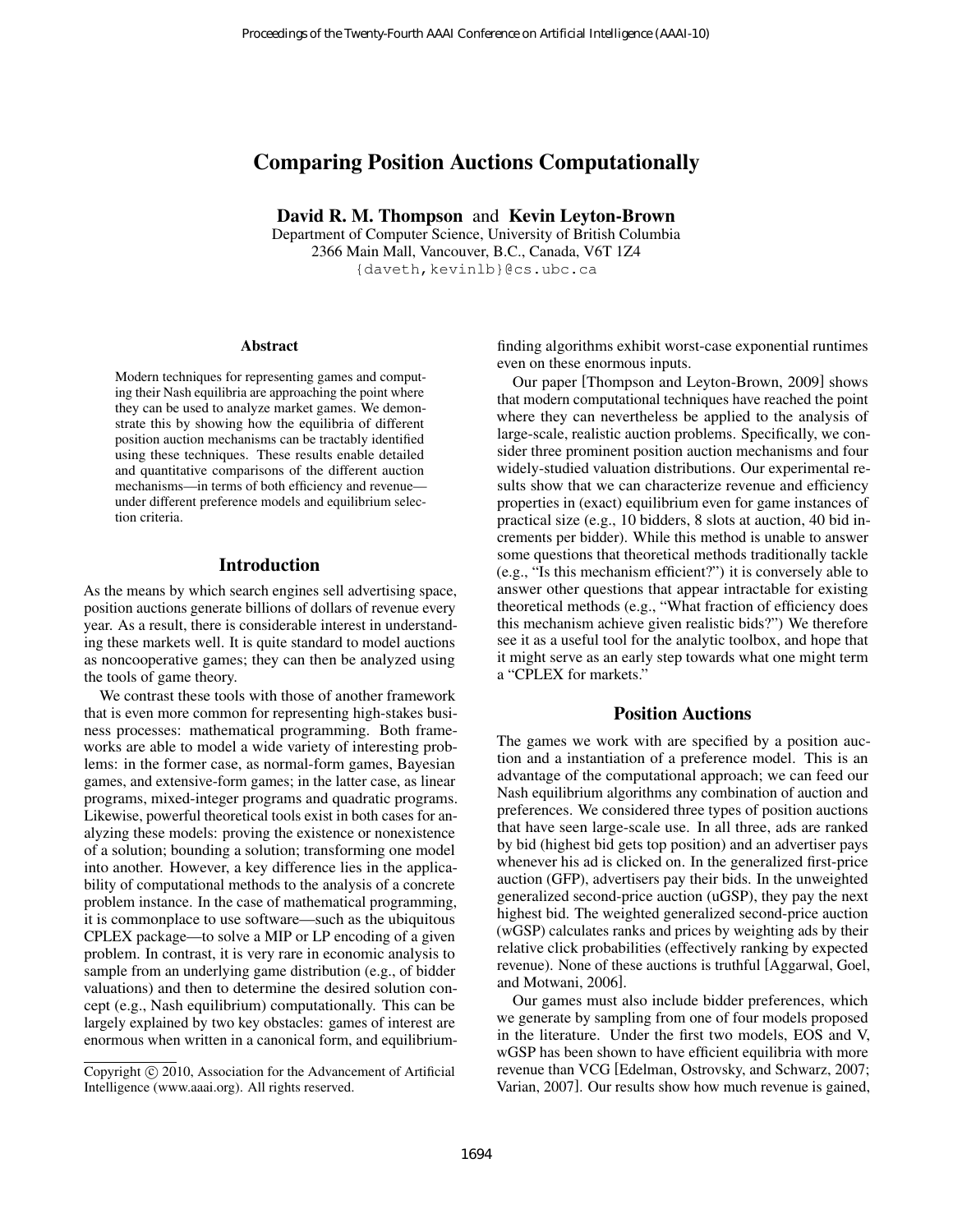as well as showing the existence of other equilibria. Under the other models, BHN and BSS, wGSP has been shown to sometimes have no efficient equilibrium [Benisch, Sadeh, and Sandholm, 2008; Blumrosen, Hartline, and Nong, 2008]. Our results quantify the magnitude and frequency of these efficiency losses. We also show how wGSP compares with uGSP and GFP in each model.

### Representation

Consider again the example of mathematical programming. Large problems can have millions of constraints and variables; any non-sparse representation of the constraint matrix would be prohibitively large. Similarly, if we were to represent our largest position-auction games (with 10 players and 41 actions per player) in the normal form, each one would require over 900,000 terabytes! In order to be able to reason about realistic problems in practice, compact representations are crucial.

Action graph games (AGGs, [Jiang and Leyton-Brown, 2006]) are the critical technology that makes it possible for us to compactly represent our auction games. For example, the game just described has an AGG representation of only tens of megabytes. AGGs are like Bayes nets: they use independence to reduce large tables into smaller factors, whose relationships are represented by a directed graph. AGGs focus on context-specific independence, allowing an agent's choice of action to determine the variables upon which his payoff depends. In an action graph, every node corresponds to an action that one or more players can play. An arc from node  $\alpha$  to node  $\delta$  implies that the payoff of any agent playing action  $b$  depends on how many agents played action  $a$ . When every action node has bounded in-degree the representation size of an AGG scales polynomially, and is exponentially smaller than the equivalent normal-form game.

Representing position auctions as AGGs is not trivial. A naive AGG representation could be nearly as big as the normal form: any bid can affect the price for a higher bidder or the position of a lower bidder, meaning the action graph would have to be almost fully connected. However, since each bidder's payoff is determined only by his position and price, we can use "function nodes" to calculate those values. Function nodes are special nodes in the action graph that do not correspond to any action. The value of a function node (used in computing the payoffs of playing neighboring actions) is determined by a function on the values of its neighbors. These functions can be understood as sufficient statistics over action counts. For example, a summation function node can be used to count the number of players playing a set of actions that all have the same cumulative effect on the other players. This can be used to reduce the in-degree of the action nodes, and therefore the representation size.

To calculate the position a bidder will obtain in an auction, we need only to count how many bids are greater than his and how many are equal. (Because bids are discrete, we must consider ties.) This can easily be done using summation function nodes (see Figure 1). In the case of a GFP, this is sufficient to compute an agent's payoff because his price will be determined by his own bid. In the case of a GSP, we



Figure 1: To compute the position a bid will win, we need to know how many bids were equal and how many were greater. This is calculated using summation nodes (squares).



Figure 2: To compute a price, we must know the next highest bid. This is calculated using an argmax node (hexagon), for each bid. (Only one is shown for readability.)

also need function nodes to compute the price an agent will have to pay. We use an "argmax" function node, connected to every lower bid (see Figure 2). The argmax node's value is equal to the highest index of an edge with a non-zero value. This value identifies the next highest bidder and his bid, which is sufficient to compute a price.

We simplify the game by selectively removing weaklydominated strategies: those in which agents bid above their own values. In general, removing weakly-dominated strategies can eliminate some Nash equilibria. However, in this case, the only equilibria that are removed are (1) those that lead to the same outcome as some equilibrium that was not removed, or (2) those that lead to some outcome that is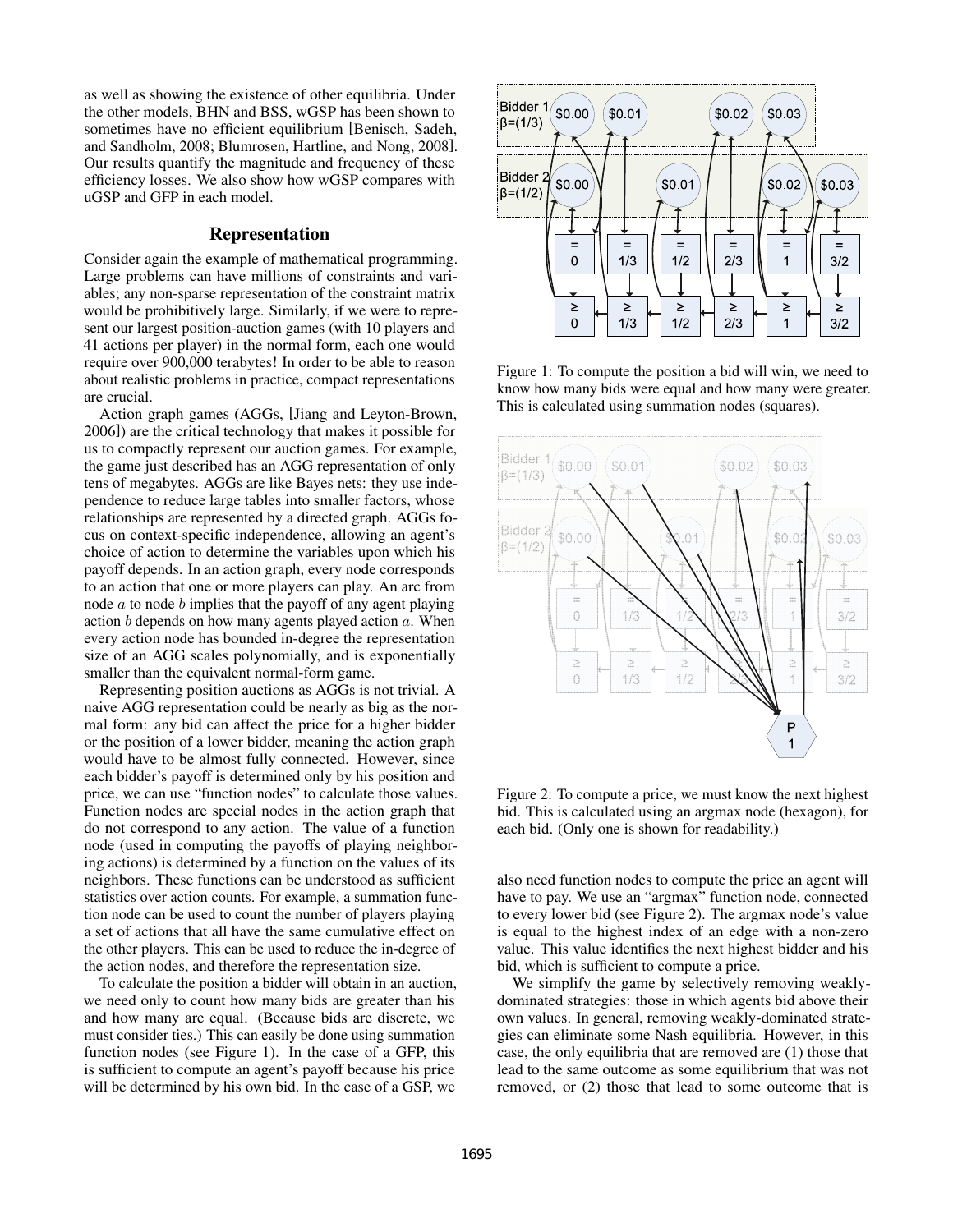only reachable when at least one agent plays the weaklydominated strategy of bidding higher than his own value.

## Computing Nash Equilibria

Many families of mathematical programs are theoretically intractable, but routinely solved in practice by algorithms that achieve good empirical performance on realistic instances. To analyze position auctions computationally, we similarly need algorithms that perform well empirically. There has been recent research into the performance of algorithms on different game distributions [Nudelman et al., 2004; Porter, Nudelman, and Shoham, 2004]. Two of the most powerful algorithms are simpdiv [Scarf, 1967] and gnm [Govindan and Wilson, 2005]. Crucially, these have been adapted to work with AGGs [Jiang and Leyton-Brown, 2006]; as a result, their worst-case performance is exponential in the size of the AGG rather than the size of the normal form. We made a small change to both algorithms, imposing a simple static restart strategy (restarting every 5 minutes). This gained us a substantial overall speedup: for many instances, the fastest run took a few seconds while the slowest runs timed out.

One problem with both of these algorithms is that they return *arbitrary* Nash equilibria. In position auctions, there can be many Nash equilibria that lead to substantially different outcomes. For example, in a GSP, the bidder with the  $i^{th}$ highest value can choose any value between the  $(i - 1)$ <sup>th</sup> bid and the  $(i+1)^{th}$  bid, and the only effect will be to change the price for the  $(i-1)^{th}$  highest bidder. There can be whole sets of Nash equilibria differing only in such bids, each yielding different revenue. To address this problem, while exploiting the fact that equilibria appear in connected regions of strategy space, we apply local search. Starting from each Nash equilibrium, we use a randomized hill-climbing algorithm to search through strategy space for equilibria with maximal/minimal revenue/social-welfare (four searches with different objectives). Considering all of these equilibria, we get a clearer picture of the range of equilibrium outcomes.

#### Results

One of the benefits of a computational analysis is that it allows us to make apples-to-apples comparisons between different auctions given the same bidder preferences. For example, we found that wGSP was the most efficient of the three position auctions, even in settings where it was known to be inefficient (see Figure 3). We also found that efficiency was relatively unaffected by equilibrium selection. (That is, the efficiency of wGSP in the EOS and V settings was not merely a property of envy-free equilibria; instead, all equilibria were very close to efficient.)

We also compared auctions in terms of revenue; here, the differences were less consistent. Theoretical results show that (with continuous values, and with bidders allowed to bid above their own values) wGSP has Nash equilibria with strictly more revenue than VCG, in the EOS and V models. The best equilibria we found did not consistently or substantially yield greater revenue than VCG, and the worst equilibria achieved substantially less revenue (see Figure 4). We also found that wGSP did not clearly outperform the other



Figure 3: Average efficiency of the worst equilibria (solid bars) and best equilibria (outline bars). Equilibrium selection had little effect. wGSP is consistently best.



Figure 4: Revenue of wGSP relative to VCG in best and worst equilibria (for ESO preferences). In the best equilibria, wGSP does slightly worse than VCG on average. In the worst equilibria, wGSP does substantially worse. For V preferences, wGSP behaves similarly with slightly better best-case revenue.

position auctions; within a single preference distribution, the relative revenue could vary greatly from one instance to the next (see Figure 5). In short, we could not conclude that wGSP was a clear winner in terms of revenue; its revenue appeared to be very sensitive to equilibrium selection and details of the problem instance.

## Discussion and Conclusions

Overall, we have demonstrated that it is now possible to compute the exact Nash equilibria of large position auction games, and to use those equilibria to provide quantitative an-